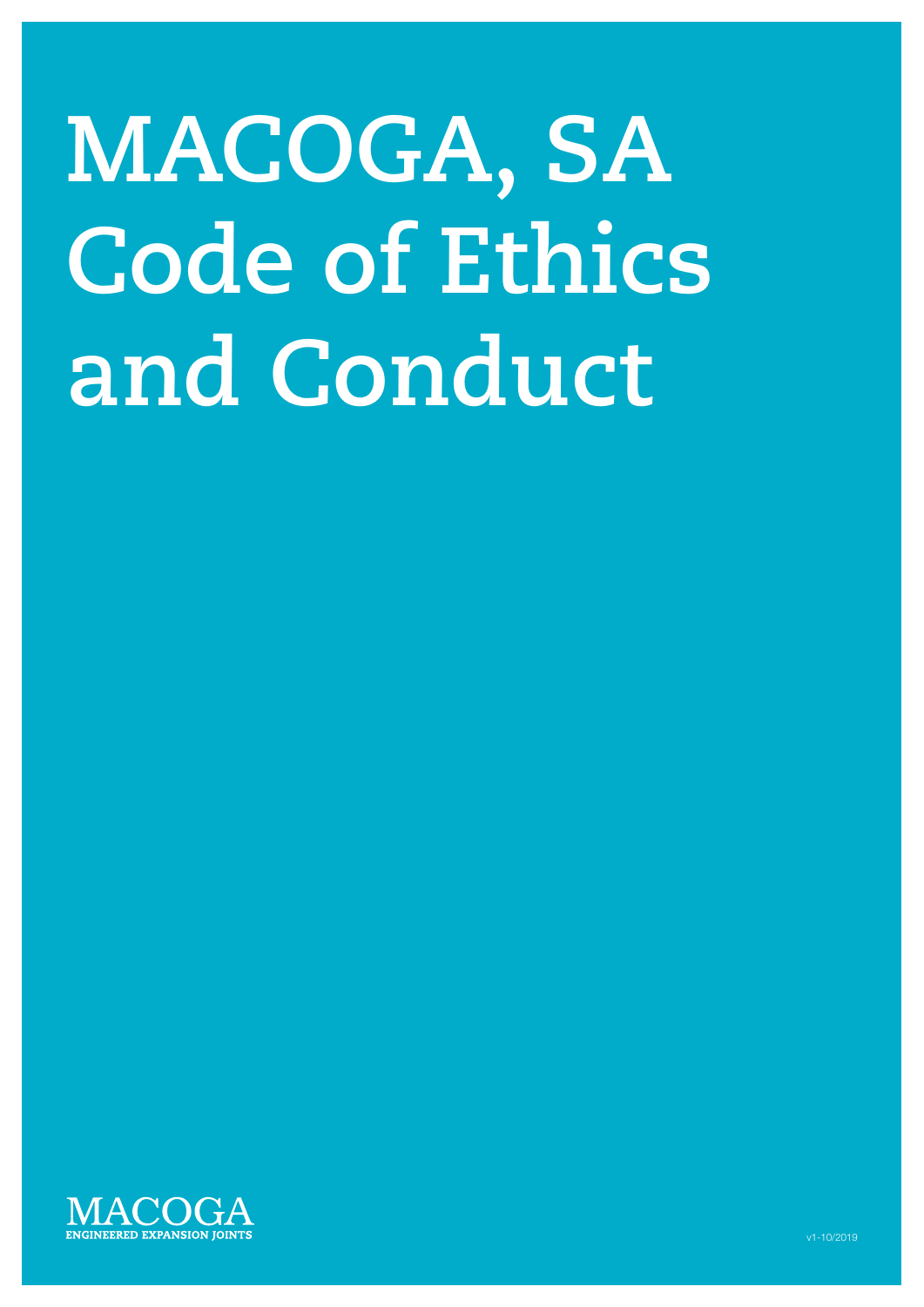# **Code of Ethics and Conduct**

The success of our company depends on the trust of our employees, customers and partners.

We earn credibility by honouring our commitments, showing honesty and integrity and achieving our goals only through honourable conduct.

# **What is our Code of Ethics and Conduct?**

The Code of Ethics and Conduct of MACOGA, S.A. defines the basic principles of conduct and corporate values that operate in our professional relationships, constituting the fundamental pillars of our way of working.

This code establishes a framework of behaviour applicable to all MACOGA, S.A. personnel.

All the workers and managers of MACOGA, S.A. must respect the Code of Ethics and Conduct and promote its dissemination and respect by their collaborators.

### **Fundamentals of the Code of Ethics and Conduct**

#### **Compliance and respect with legislation**

At MACOGA, S.A., each and every employee and manager complies with the legal regulations applicable at all times. These regulatory requirements must be respected by the employees and managers of MACOGA, S.A., and they shall ensure compliance with them. At the same time, MACOGA, S.A. staff must adhere to the internal regulations agreed by the Company Management and the workers' representatives.

MACOGA, S.A. aims to create an atmosphere of trust at all levels of the company, inviting all staff to express themselves freely.

In the same way MACOGA, S.A. recognises the freedom of unionisation in accordance with the law and not to practice any type of discrimination related to its activities.

#### **Respect for people. Equal treatment. Non-discrimination. Harassment**

Respect for people is a fundamental principle of our company. All staff will ensure that every person in our environment is treated in a fair, equitable and respectful manner.

At MACOGA, S.A. we are committed to providing a workplace free from discrimination of any kind and from abusive, offensive or harassing behaviour. Any employee who feels harassed or discriminated against should report the incident to their manager or our human resources department.

All MACOGA, S.A. employees are also expected to support an inclusive workplace by adhering to the following standards of conduct:

- Always treat others with dignity and respect.
- Address and report inappropriate behaviour and comments that are discriminatory, harassing, abusive, offensive or unwelcome.
- Promote teamwork and employee participation by encouraging representation of different employee perspectives.
- Seek the views of employees with different experiences, perspectives and backgrounds.
- Avoid jargon, jokes or idioms that may not translate or be understood in other cultures or languages.
- Keep an open mind and listen when you are given constructive advice about others' perceptions of your conduct.

MACOGA, S.A. will not tolerate discrimination, harassment or any abusive, offensive or unwelcome behaviour or language.

At MACOGA, S.A. we guarantee equal treatment, respect and non-discrimination for reasons of race, age, sex, religion, nationality and any other type of circumstance protected by law for all our staff.

Any of our collaborators must comply with this principle and will ensure its fulfilment. MACOGA, S.A. pursues and

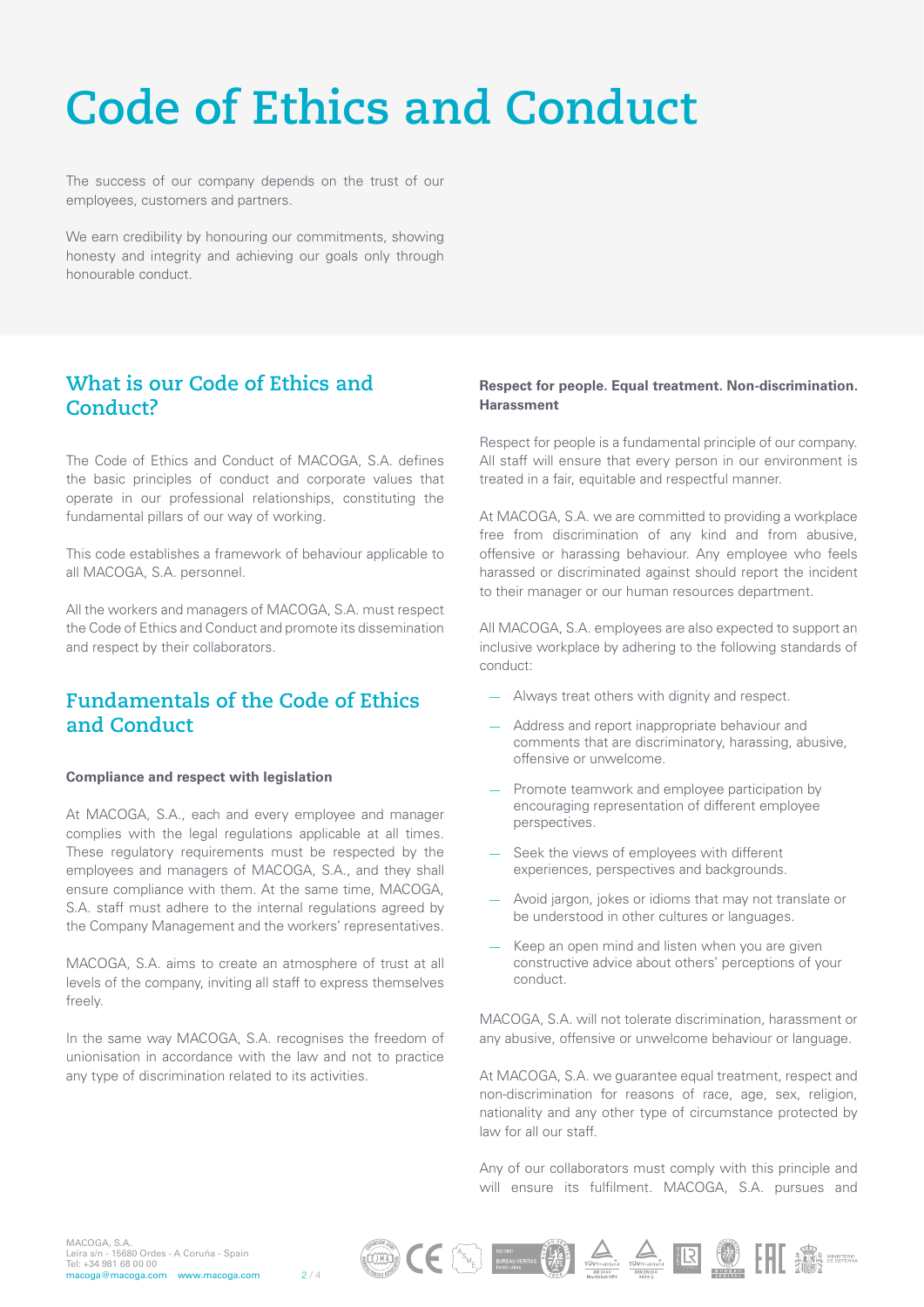denounces harassment in the workplace, and we encourage any of our employees to report any type of situation that could be considered harassment.

#### **Respect for Human Rights**

All MACOGA, S.A. personnel must respect the laws and regulations that are implemented in each of the countries where MACOGA, S.A. carries out its activity.

MACOGA, S.A. complies with both national and international laws related to child labour and we always ensure that our suppliers and customers comply with this premise, following the guidelines set by the International Labor Organization  $(ILO)$ .

At MACOGA, S.A. we are fully convinced that work is a right, not an obligation, and for this reason we condemn any type of forced labour or service that is carried out against one's own will and under the threat of punishment.

#### **Safety, occupational health and environment**

We work every day to provide a healthy and safe environment in our organisation and we understand that favouring this situation generates a positive atmosphere and benefits everyone.

MACOGA, S.A. is committed to providing our employees with the necessary resources so that they can carry out their duties safely and in a healthy environment.

It is the obligation of each of our company's employees to ensure and respect the rules relating to health and safety at work and to use the equipment and facilities to which they have access correctly, ensuring their own safety and, in general, that of all persons who may be affected by their activities.

We protect the integrity and health of our employees through an occupational health and safety policy, based on strict compliance with all regulations and laws.

MACOGA, S.A. carries out its activity with respect for the environment, complying with all the standards and regulations established in this respect.

In MACOGA, S.A. we are committed to sustainable development, establishing policies and actions that allow us to minimise the environmental impact.

#### **Use of our resources and equipment**

The workers of MACOGA, S.A. have the obligation to use the resources offered by the company in an adequate, responsible and efficient way, respecting the purposes for which they are assigned. Any type of activity not intended for the benefit of MACOGA, S.A., in which its resources are used, is totally forbidden.

All MACOGA, S.A. employees who make use of computer, telephone and internet equipment must remember that this equipment has been made available to them with the aim of improving their performance, so they must be used responsibly and exclusively for their professional use.

Those employees who, due to the activity they carry out in our company, are responsible for handling company funds, are responsible for using them appropriately and efficiently, and always under authorisation and following the guidelines established for this purpose.

#### **Protection of information**

No employee of MACOGA, S.A. shall disclose confidential information relating to our company to other natural or legal persons outside MACOGA, S.A. At the same time, this type of information shall not be disclosed internally, unless its use is necessary for the normal exercise of the functions of each of the jobs.

In the event of having to share confidential information with suppliers and/or clients, this must be done with the utmost responsibility and always informing your immediate superior of this situation.

#### **Conflicts of interest and transparency**

All decisions taken by MACOGA, S.A. employees must be based on the best interest of the company and must never be based on personal interest. When we select our collaborators and suppliers, we will always do so following only and exclusively professional criteria and never guided by personal benefit.

If, due to the exercise of their functions, any of the employees of MACOGA, S.A. finds themselves in the situation of being able to contract the services of any collaborator and/or supplier with whom they have family and/or friendship ties, in such a way that there may be doubts about the objectivity of this decision, they will automatically inform their immediate superior of this situation and the decision will always be made in accordance with the values of our company.

The acceptance or offering of gifts, services or any other type of consideration by MACOGA, S.A. employees to our collaborators or part of them is not allowed under any circumstances, except those due to usual commercial practices or courtesy and whose value is symbolic.

#### **Company image**

The corporate image of our company is very important to us, for this reason we encourage our employees to follow and promote the values of integrity, honesty, sincerity, equality and respect, which the Management of MACOGA, S.A. tries to spread every day with the aim of making MACOGA, S.A. a dynamic, modern company that encourages creativity, the achievement of its goals and a sense of responsibility.